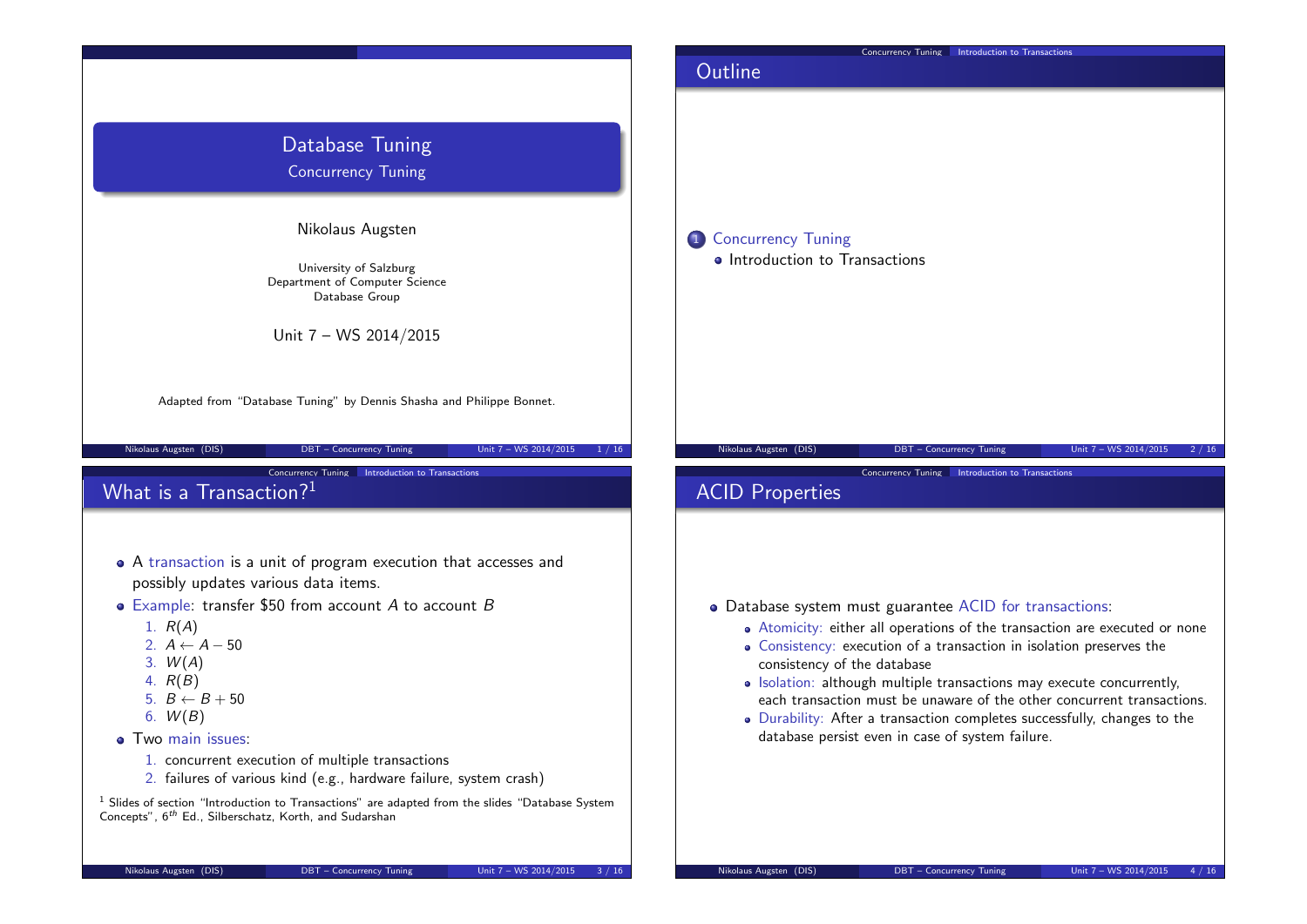### Concurrency Tuning | Introduction to Transactions

# Atomicity

- $\bullet$  Example: transfer \$50 from account A to account B
	- 1.  $R(A)$
	- 2.  $A \leftarrow A 50$
	- $3. W(A)$
	- 4. R(B)
	- 5.  $B \leftarrow B + 50$
	- 6.  $W(B)$
- What if failure (hardware or software) after step 3?
	- **•** money is lost
	- database is inconsistent
- **•** Atomicity:
	- either all operations or none
	- updates of partially executed transactions not reflected in database

Nikolaus Augsten (DIS) DBT – Concurrency Tuning Unit 7 – WS 2014/2015 5 / 16

Concurrency Tuning Introduction to Transactions

# Isolation – Motivating Example

- Example: transfer \$50 from account A to account B
	- 1.  $R(A)$
	- 2.  $A \leftarrow A 50$
	- 3.  $W(A)$
	- 4. R(B)
	- 5.  $B \leftarrow B + 50$
	- 6.  $W(B)$
- Imagine second transaction  $T_2$ :
	- $T_2$ :  $R(A)$ ,  $R(B)$ , print $(A + B)$
	- $\bullet$   $\tau_2$  is executed between steps 3 and 4
	- $\bullet$   $\tau_2$  sees an inconsistent database and gives wrong result

#### Concurrency Tuning Introduction to Transactions

# **Consistency**

- $\bullet$  Example: transfer \$50 from account A to account B
	- 1.  $R(A)$
	- 2.  $A \leftarrow A 50$
	- $3. W(A)$
	- 4. R(B)
	- $5. B \leftarrow B + 50$
	- 6.  $W(B)$
- Consistency in example: sum  $A + B$  must be unchanged
- Consistency in general:
	- explicit integrity constraints (e.g., foreign key)
	- implicit integrity constraints (e.g., sum of all account balances of a bank branch must be equal to branch balance)
- **o** Transaction:
	- must see consistent database
	- during transaction inconsistent state allowed
	- after completion database must be consistent again

### Nikolaus Augsten (DIS) DBT – Concurrency Tuning Unit 7 – WS 2014/2015 6 / 16

Concurrency Tuning Introduction to Transactions

### Isolation

- Trivial isolation: run transactions serially
- $\bullet$  Isolation for concurrent transactions: For every pair of transactions  $T_i$ and  $\mathcal{T}_j$ , it appears to  $\mathcal{T}_i$  as if either  $\mathcal{T}_j$  finished execution before  $\mathcal{T}_i$ started or  $T_i$  started execution after  $T_i$  finished.
- **·** Schedule:
	- specifies the chronological order of a sequence of instructions from various transactions
	- equivalent schedules result in identical databases if they start with identical databases
- Serializable schedule:
	- $\bullet$  equivalent to some serial schedule
	- serializable schedule of  $T1$  and  $T2$  is either equivalent to  $T1$ ,  $T2$  or T2,T1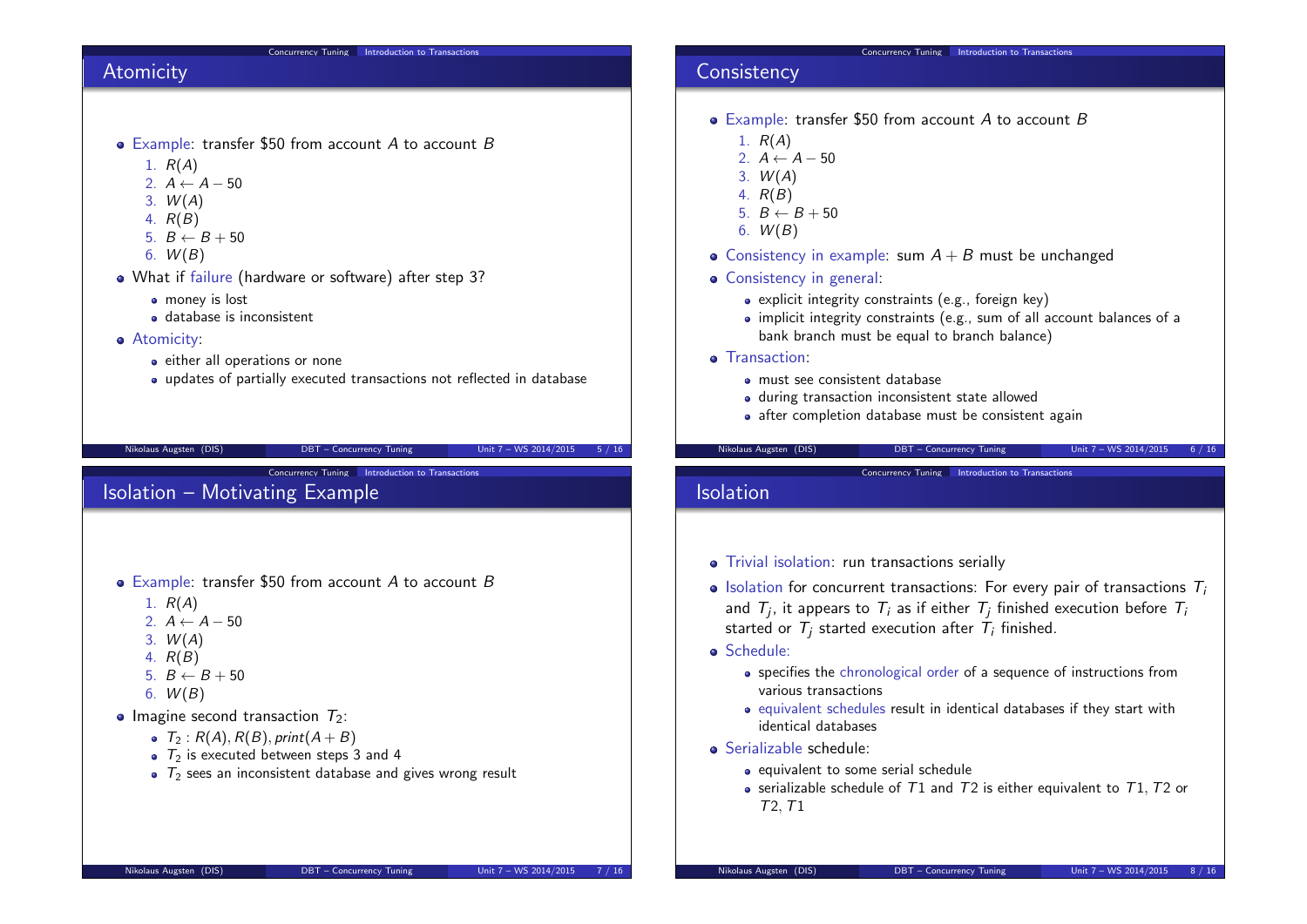### Concurrency Tuning | Introduction to Transactions

# **Durability**

- When a transaction is done it commits.
- Example: transaction commits too early
	- $\bullet$  transaction writes  $A$ , then commits
	- $\bullet$  A is written to the disk buffer
	- then system crashes
	- value of A is lost

Lock Compatibility

Lock compatibility matrix:

 $shared$   $true$ 

 $\bullet$   $T_1$  holds shared lock on A:

 $\bullet$   $\overline{T_2}$  holds exclusive lock on A:

 $T_1 \downarrow \quad T_2 \rightarrow$  shared exclusive<br>shared true false

exclusive | false | false

• shared lock is granted to  $T_2$ • exclusive lock is not granted to  $T_2$ 

• shared lock is not granted to  $T_2$ • exclusive lock is not granted to  $T_2$ 

Durability: After a transaction has committed, the changes to the database persist even in case of system failure.

Nikolaus Augsten (DIS) DBT – Concurrency Tuning Unit 7 – WS 2014/2015 9 / 16

Concurrency Tuning Introduction to Transactions

- Commit only after all changes are permanent:
	- either written to log file or directly to database
	- database must recover in case of a crash

# Locks

- A lock is a mechanism to control concurrency on a data item.
- Two types of locks on a data item A:
	- exclusive  $xL(A)$ : data item A can be both read and written
	- shared  $sL(A)$ : data item A can only be read.
- Lock request are made to concurrency control manager.
- Transaction is blocked until lock is granted.
- Unlock  $A uL(A)$ : release the lock on a data item A

## Nikolaus Augsten (DIS) DBT – Concurrency Tuning Unit 7 – WS 2014/2015 10 / 16

Concurrency Tuning Introduction to Transactions

# Locking Protocol

- Example transaction  $T_2$  with locking:
	- 1.  $sL(A)$ ,  $R(A)$ ,  $uL(A)$
	- 2.  $sL(B)$ ,  $R(B)$ ,  $uL(B)$
	- 3. print $(A + B)$
- $\bullet$   $\tau_2$  uses locking, but is not serializable
	- $\bullet$  A and/or B could be updated between steps 1 and 2
	- printed sum may be wrong
- Locking protocol:
	- set of rules followed by all transactions while requesting/releasing locks
	- locking protocol restricts the set of possible schedules

• Shared locks can be shared by any number of transactions.